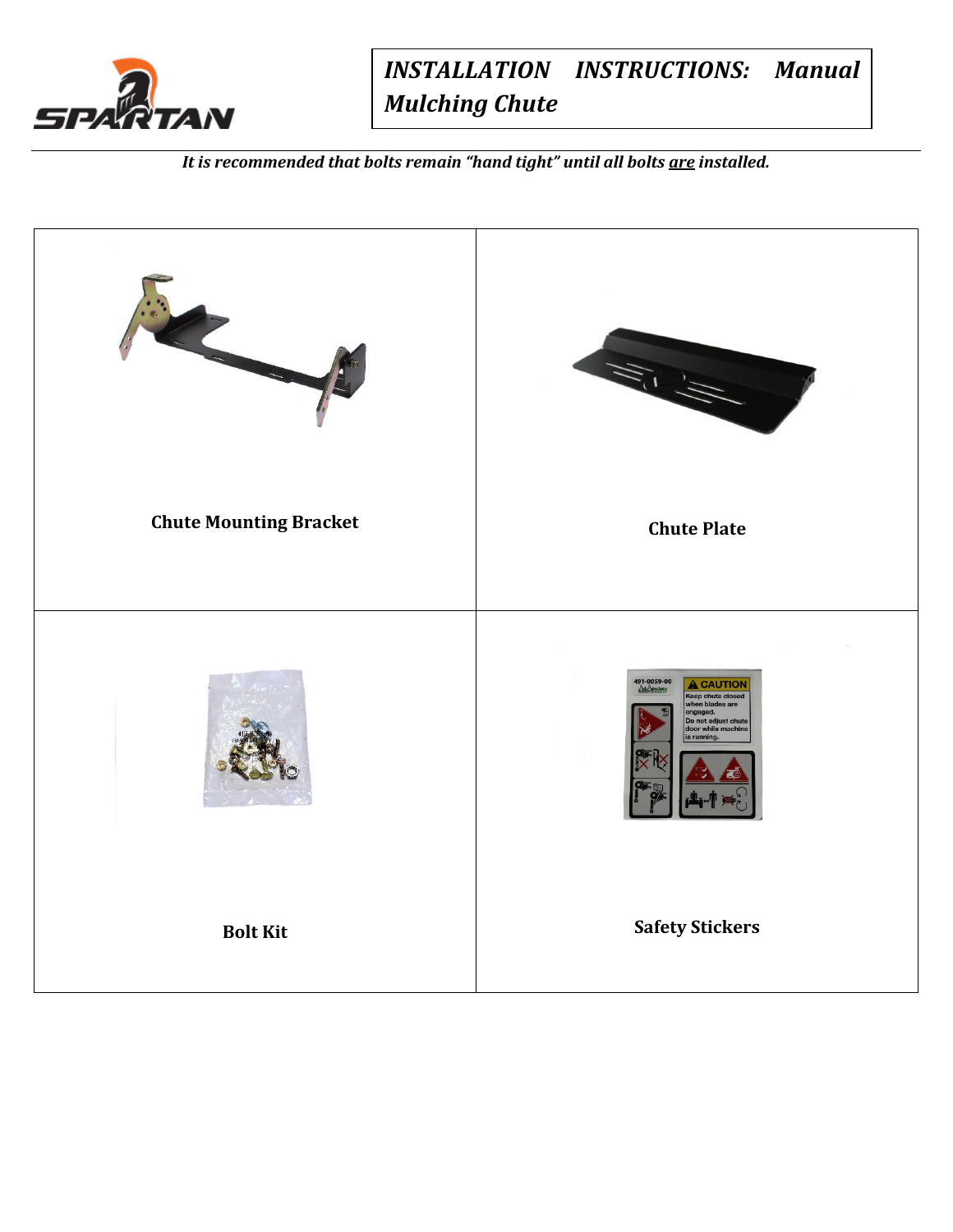

## *INSTALLATION INSTRUCTIONS: Manual Mulching Chute*

| <b>STEP1</b>  | Bolt the Chute Plate to the Chute Mounting<br>Bracket using the provided 1/4" carriage bolts.<br>Align the holes of the plate to the<br>corresponding holes of the bracket and insert<br>bolts.<br>Secure with the provided nuts.                                                                                                                                                                                                                                                                                                                                  |
|---------------|--------------------------------------------------------------------------------------------------------------------------------------------------------------------------------------------------------------------------------------------------------------------------------------------------------------------------------------------------------------------------------------------------------------------------------------------------------------------------------------------------------------------------------------------------------------------|
| <b>STEP 2</b> | Locate the Spring Pin and matching nut from<br>the provided bolt kit.<br>Screw the nut onto the spring pin.                                                                                                                                                                                                                                                                                                                                                                                                                                                        |
| <b>STEP3</b>  | Insert the spring pin and nut into the<br>corresponding hole of the chute mounting<br>bracket as shown here.<br>Align one of the holes of the mounting bracket<br>with the corresponding spring pin hole and<br>screw it in enough that the plunger of the<br>spring pin is inserted into the aligned hole.<br>Over tightening of the spring pin could<br>cause it to snap.<br>NOTE: There may be some powder coat in the<br>threads of the bracket. It could be helpful to either<br>pre-tap the hole or use a small impact wrench to<br>screw the spring pin in. |